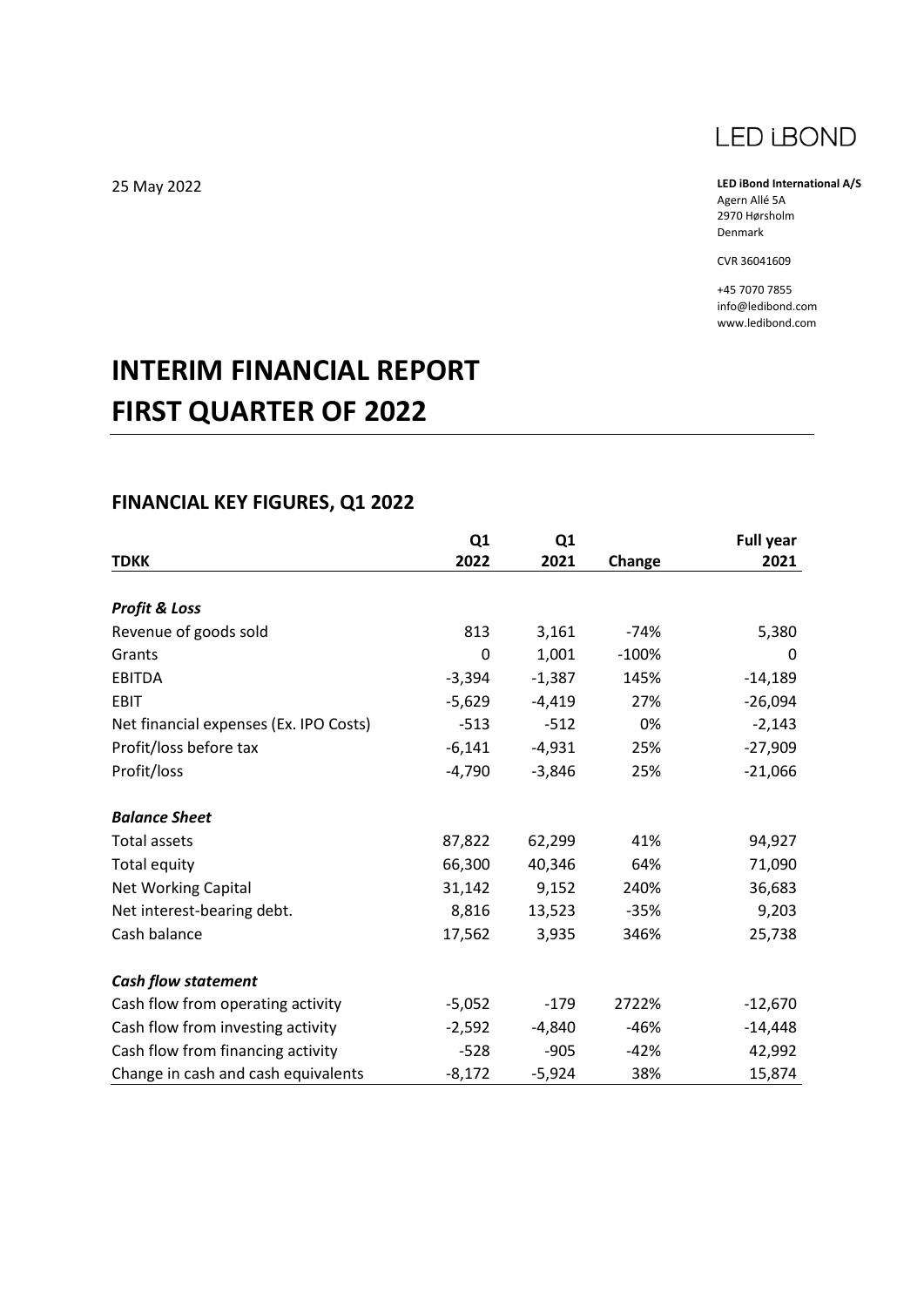## **OPERATIONAL REVIEW, Q1 2022**

#### **Smart building market**

In the smart building market, LED iBond's business is still dominated by sales of LED panels to Nobia and upgrade panels for gas stations. Sales opportunities in this segment still include a number of projects for EV charging stations, indoor car parks, and the company's sales pipeline is developing satisfactorily, subject to the continued alleviation of supply chain bottlenecks and COVID-19 related travelling and market restraints.

#### **Vertical farming**

LED iBond is continuously developing the market position of its offering for the emerging vertical farming market. During Q1, the company recognised revenue from two vertical farming pilots that are both demonstrating the value proposition of LED iBond's vertical farming solution.

#### **UV disinfection market**

Customer dialogues confirm that a compact LED-based UV light source is an interesting alternative to traditional UV lamps in a number of UV disinfection applications. For these applications, LED iBond's LED packaging technology represent a promising platform for some manufacturers of UV disinfection equipment. LED iBond continues to explore such market opportunities in the UV disinfection area.

#### **Grants**

Ongoing development projects qualifying for grants are progressing according to plans.

#### **Executive management change**

On 30 April 2022, the company announced the appointment of Martin Løbel as new CEO, replacing Pia Stangerup. Martin Løbel started in his new position on 2 May 2022.

#### **Strategic review**

With a view to accelerating top-line growth, the newly appointed CEO will head up a strategic review of the company's product offering, product definitions, market focus and go-to-market approach during the coming months.

### **FINANCIAL REVIEW, Q1 2022**

#### **Revenue**

In Q1 2022, LED iBond generated revenues of TDKK 813, a decrease of TDK 2,348 relative to Q1 of 2021. This change is mainly due to lower a reduction in sales to spin-off companies of TDKK 2,097.

#### **Grants and Compensation.**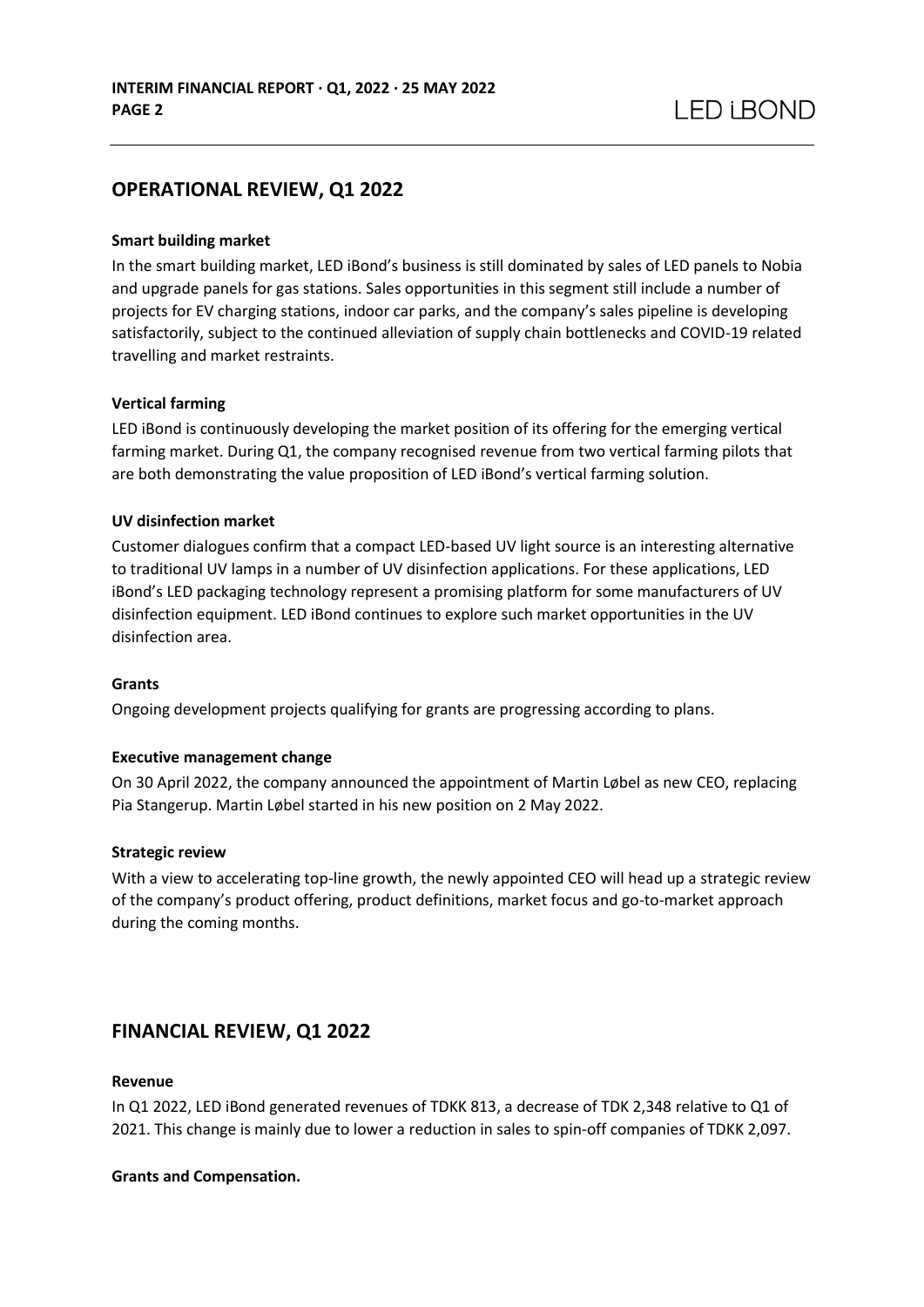In line with the change in accounting principles announced in the consolidated financial statement for 2021, grants and compensations have been reclassified as income to be recognized in coming years along with the depreciation of the assets relating to the grants. At the end of Q1, an amount of TDKK 5,156 is carried in the balance sheet as deferred income relating to grants received prior to 2022.

No grants were received during Q1 2022, but additional grants are expected during the remaining part of 2022.

#### **Expenses**

Other external expenses amounted to TDKK 1,522 in Q1, an increase of TDKK 149 relative to Q1 of 2021. This change is caused by an increase in the cost of premises, including overall increases in cost of utilities and services.

#### **Profit & loss**

EBITDA came to TDKK -3,394 in Q1, a deterioration of TDKK 2.007 relative to the year-earlier quarter. The decline in EBITDA mainly follows from the reduced sales to spin-off companies, from the absence of grant income compared to Q1 2021 and from inventory write-downs of TDKK 564 related to inventory items that have been rendered obsolete as a result of product upgrades.

Q1 operating loss (EBIT) came to TDKK 5,629 against TDKK 4,419 in Q1 of 2021.

Total net financial expenses amounted to TDKK 513 in Q1 against TDKK 512 in the year earlier Q1.

For Q1, the result before tax is a loss of TDKK 6.141 against a loss of TDKK 4,931 in Q1 of 2021.

#### **Cash flow and investments**

The total net outflow of cash during Q1 2022 amounted to TDKK 8,172. The cash outflow is expected to be reduced during the remaining three quarters of the year as grants are expected to be received and revenue of goods sold is expected to increase.

In Q1, cash flow from operations amounted to an outflow of TDKK 5,052 against an outflow of TDKK 179 in Q1 of 2021. The increase in the cash outflow is mainly caused by the reduction in EBITDA and a reduction in short term liabilities of TDKK 766.

Cash flow from investment activities in Q1 2022 was an outflow of TDKK 2,592 against an outflow of TDKK 4,840 in Q1 of 2021. The decrease in the outflow in mainly due to the absence of equity investments in Q1 2022 while investments in equity amounted to TDKK 2,020 during Q1 2021.

Cash flow from financing activities in Q1 shows an outflow of TDKK 528, against an outflow of TDKK 905 in Q1 of 2021. This change is due to less loan repayments in Q1 2022.

#### **Equity and net cash**

At the end of Q1, total equity amounted to TDKK 66,300 (corresponding to a solvency ratio of 75 %) compared to TDKK 40,346 (corresponding to a solvency ratio of 65 %) at the end of Q1 2021. This improvement mainly relates to the proceeds from the capital increase in April 2021.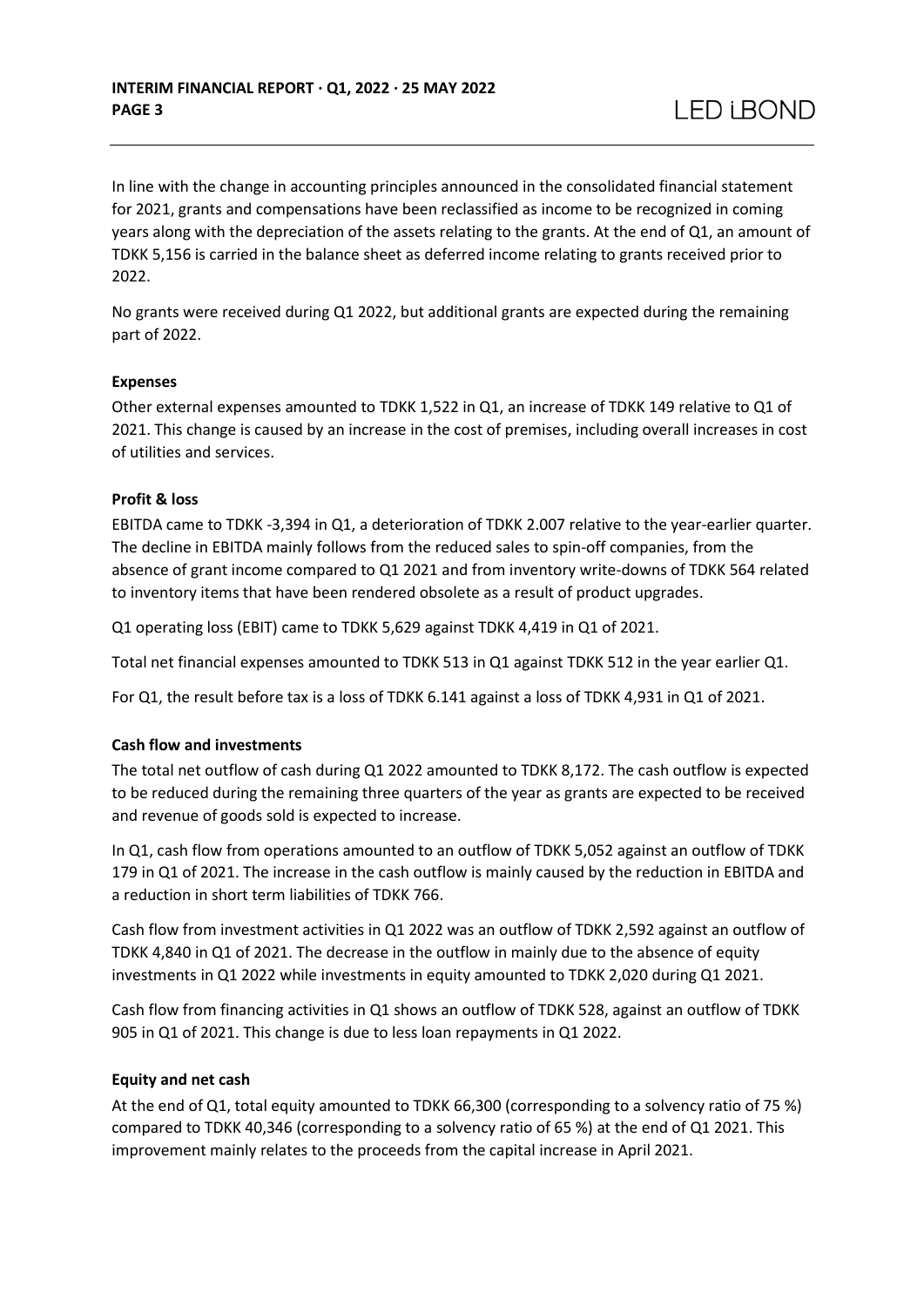The cash balance stood at TDKK 17,562 at the end of Q1 2022, as compared to TDKK 3,935 at the end of Q1 2021. The improved cash position is primarily related to the capital increase in April 2021.

The net outflow of cash during Q1 2022 amount to TDKK 8,172. The net outflow of cash is expected to be reduced during the remaining three quarters of 2022 when grants are expected to be received and revenue of goods sold is expected to increase.

#### **Number of Shares**

On March 31, 2022, the number of outstanding shares in LED iBond International A/S was 15,864,825, unchanged from the beginning of the quarter.

#### **Financial calendar**

- Interim report H1 2022 25 August 2022
- Interim report Q3 2022 29 November 2022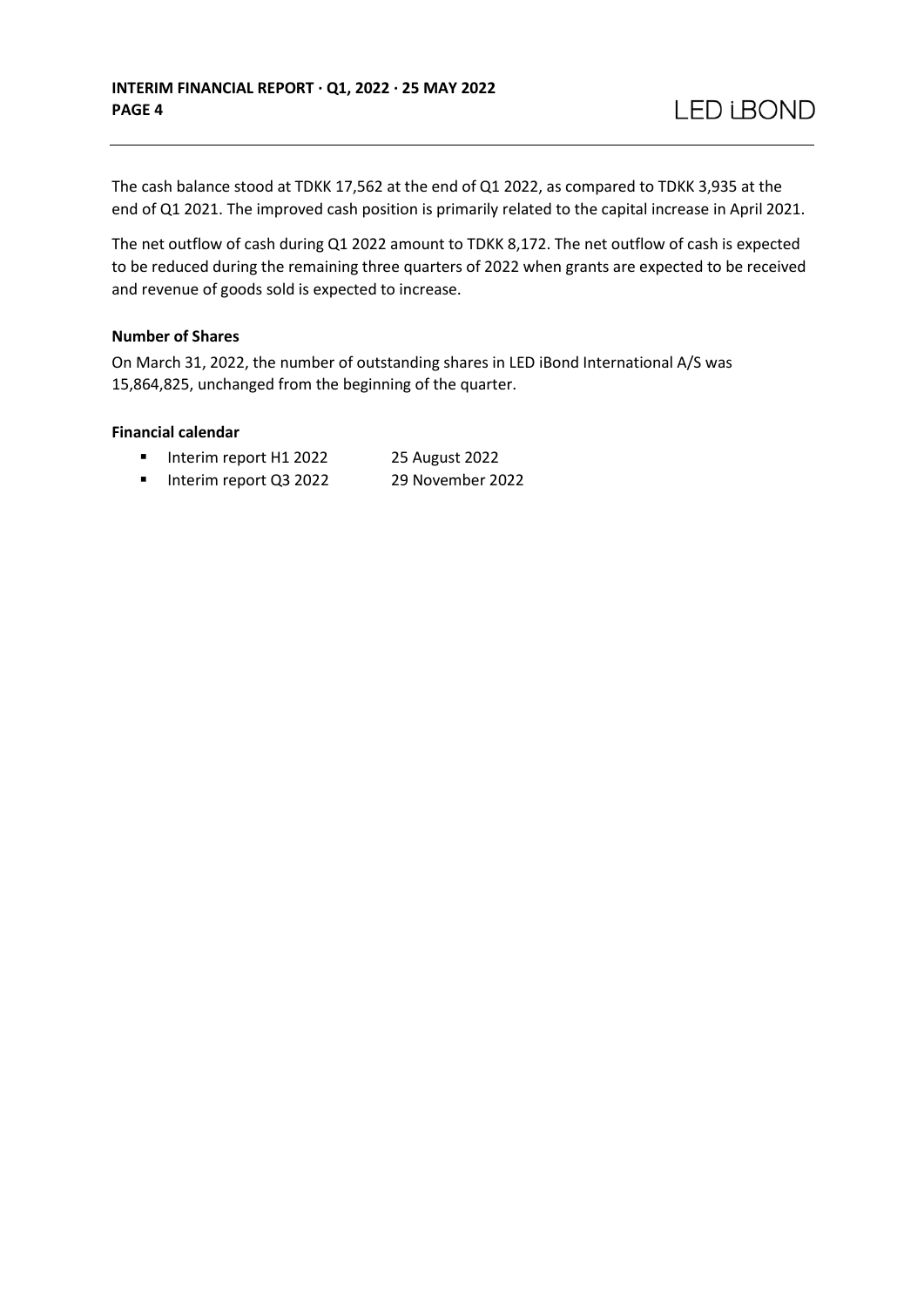## **INCOME STATEMENT**

|                                     |             | Q1         | Q <sub>1</sub> | <b>Full year</b> |
|-------------------------------------|-------------|------------|----------------|------------------|
| <b>TDKK</b>                         | <b>Note</b> | 2022       | 2021           | 2021             |
|                                     |             |            |                |                  |
| Net revenue                         |             | 813        | 3,161          | 5,380            |
| Other operating income              |             | 0          | 1,001          | 188              |
| Work performed for own account      |             |            |                |                  |
| and capitalized                     |             | 2,007      | 1,632          | 8,156            |
| Cost of sales                       |             | $-1,096$   | $-2,420$       | $-5,245$         |
| Other external expenses             |             | $-1,522$   | $-1,373$       | $-6,424$         |
| <b>GROSS PROFIT/LOSS</b>            |             | 203        | 2,001          | 2,055            |
| Staff costs                         |             | $-3,597$   | $-3,388$       | $-16,244$        |
| Depreciations, amortization,        |             |            |                |                  |
| impairment                          |             | $-2,234$   | $-3,032$       | $-11,906$        |
| <b>OPERATING PROFIT/LOSS (EBIT)</b> |             | $-5,629$   | $-4,419$       | $-26,095$        |
|                                     |             |            |                |                  |
| Income from equity investments in   |             |            |                |                  |
| associates                          |             | 0          | 0              | 329              |
| Other financial expenses            |             | $-513$     | $-512$         | $-2,143$         |
| <b>PROFIT/LOSS BEFORE TAX</b>       |             | $-6,141$   | $-4,931$       | $-27,909$        |
| Tax on profit/loss for the period   |             | 1,351      | 1,085          | 6,843            |
| PROFIT/LOSS FOR THE PERIOD          |             | $-4,790$   | $-3,846$       | $-21,066$        |
|                                     |             |            |                |                  |
| <b>PROPOSED DISTRIBUTION</b>        |             |            |                |                  |
| OF PROFIT/LOSS                      |             |            |                |                  |
| Retained profit                     |             | $-4,790$   | $-3,846$       | $-21,066$        |
| Result per share                    |             | $-0,30$    | $-0,30$        | $-1,42$          |
| Diluted result per share            |             | $-0,30$    | $-0,30$        | $-1,42$          |
| Average amount of shares            |             | 15,864,825 | 12,691,860     | 14,807,170       |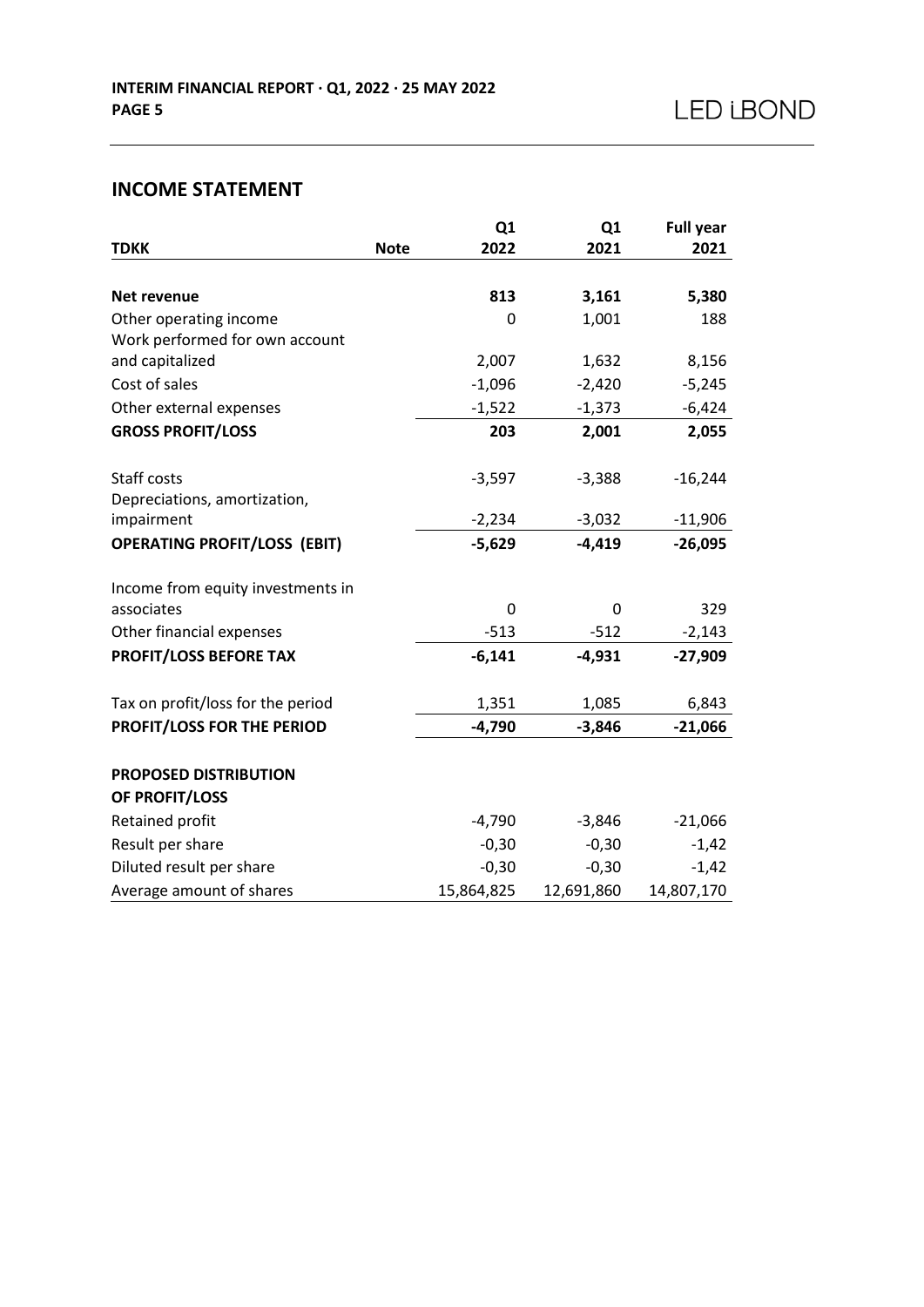## **COMPREHENSIVE INCOME**

| <b>TDKK</b>                          | Q1<br>2022 | Q1<br>2021 | <b>Full year</b><br>2021 |
|--------------------------------------|------------|------------|--------------------------|
|                                      |            |            |                          |
| Profit/loss for the period           | $-4.790$   | $-3,846$   | $-21,066$                |
| Other comprehensive income           | 0          | 0          | 0                        |
| Comprehensive income in total        | -4,790     | $-3,846$   | $-21,066$                |
| Distribution of comprehensive income |            |            |                          |
| Retained profit/loss                 | $-4,790$   | $-3,846$   | $-21,066$                |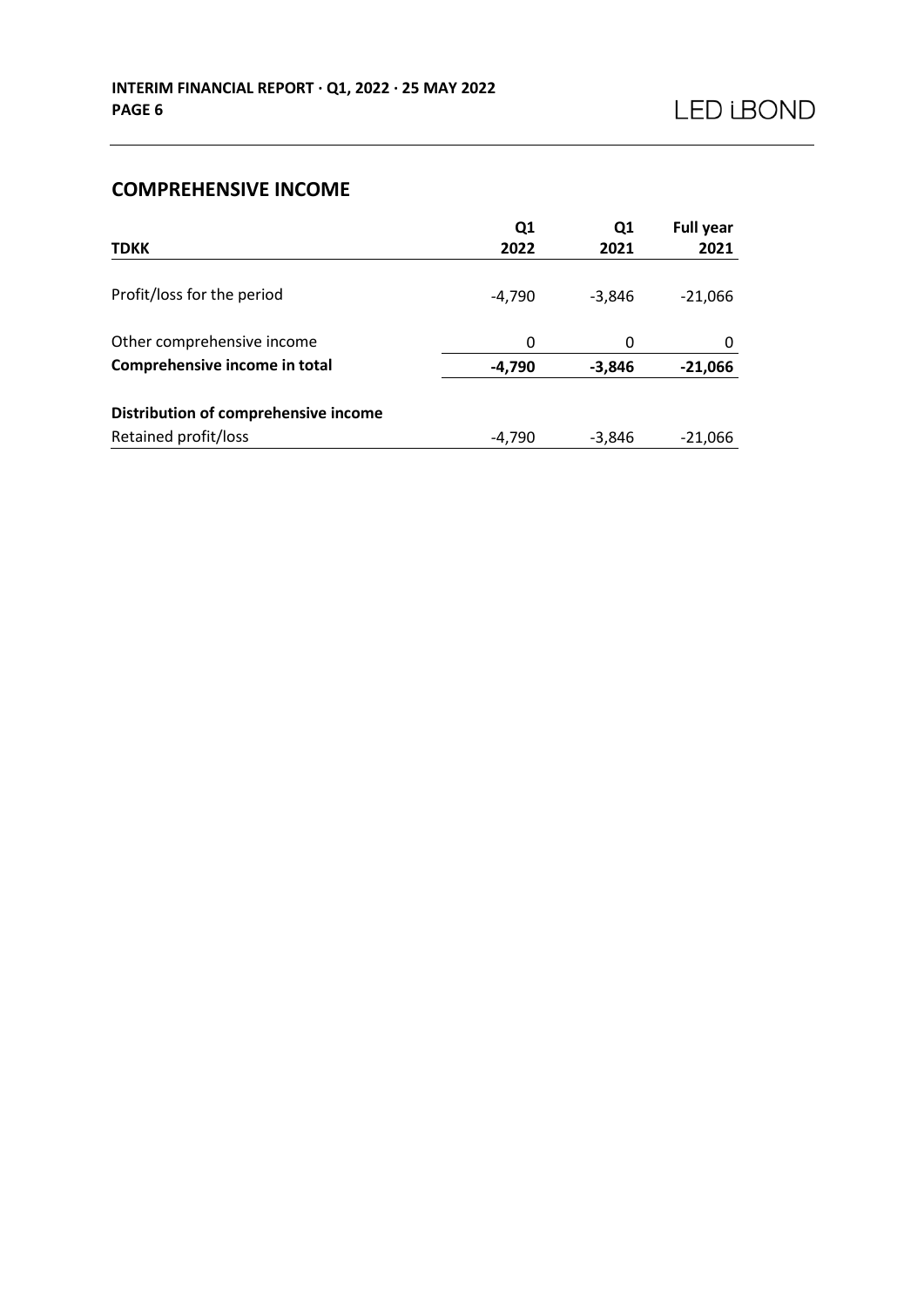# **BALANCE SHEET**

| <b>Assets</b>                        |             |             |             |
|--------------------------------------|-------------|-------------|-------------|
| <b>TDKK</b>                          | <b>Note</b> | 31 Mar 2022 | 31 Dec 2021 |
|                                      |             |             |             |
| Development projects                 |             | 30,826      | 29,770      |
| Software                             |             | 38          | 41          |
| Patents and other rights             |             | 3,748       | 3,953       |
| <b>Intangible fixed assets</b>       |             | 34,612      | 33,764      |
| Production plant and machinery       |             | 3,491       | 3,980       |
| Other plants, fixtures and furniture |             | 51          | 54          |
| <b>Tangible fixed assets</b>         |             | 3,542       | 4,034       |
|                                      |             |             |             |
| Equity in associated enterprises     |             | 3,531       | 3,531       |
| Deposits                             |             | 469         | 459         |
| <b>Financial fixed assets</b>        |             | 4,000       | 3,990       |
| <b>Total fixed assets</b>            |             | 42,154      | 41,788      |
| <b>Stocks</b>                        |             | 3,616       | 3,902       |
| Inventories in total                 |             | 3,616       | 3,902       |
| Account receivable                   |             | 2,289       | 2,485       |
| Deferred tax assets                  |             | 14,488      | 14,488      |
| Tax receivable                       |             | 3,826       | 2,475       |
| Other receivables                    |             | 3,071       | 3,073       |
| Accrued expenses                     |             | 816         | 978         |
| <b>Total receivables</b>             |             | 24,490      | 23,499      |
| Cash                                 |             | 17,562      | 25,738      |
| <b>Total current assets</b>          |             | 45,668      | 53,139      |
| <b>Total assets</b>                  |             | 87,822      | 94,927      |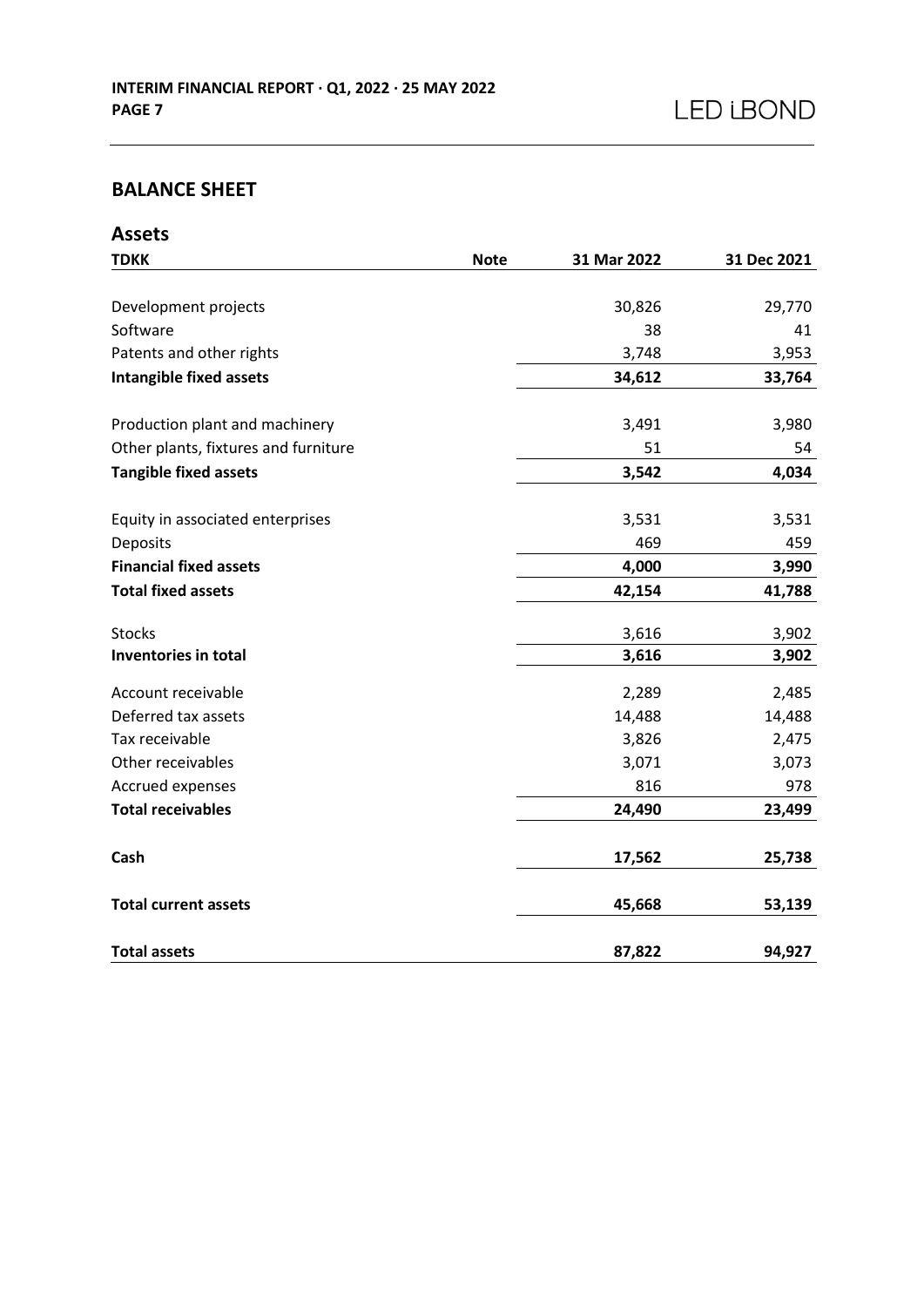## **BALANCE SHEET**

| <b>Liabilities</b>                           |             |             |             |
|----------------------------------------------|-------------|-------------|-------------|
| <b>TDKK</b>                                  | <b>Note</b> | 31 Mar 2022 | 31 Dec 2021 |
|                                              |             |             |             |
| Share capital                                |             | 793         | 793         |
| Reserve for development expenditures         |             | 24,044      | 23,221      |
| Reserve for net revaluation according to the |             |             |             |
| equity method                                |             | 1,247       | 1,247       |
| Results brought forward                      |             | 40,216      | 45,829      |
| <b>Equity in total</b>                       |             | 66,300      | 71,090      |
|                                              |             |             |             |
| Loan                                         |             | 6,996       | 7,381       |
| Long-term liabilities                        |             | 6,996       | 7,381       |
|                                              |             |             |             |
| Short-term part of long-term liabilities     |             | 1,820       | 1,818       |
| Bank debt                                    |             | 0           | 4           |
| Account payables                             |             | 5,219       | 3,985       |
| Other debt                                   |             | 2,331       | 5,493       |
| Deferred income                              |             | 5,156       | 5,156       |
| <b>Short-term liabilities</b>                |             | 14,526      | 16,456      |
| <b>Total liabilities</b>                     |             | 21,522      | 23,837      |
|                                              |             |             |             |
| <b>Total liabilities and equity</b>          |             | 87,822      | 94,927      |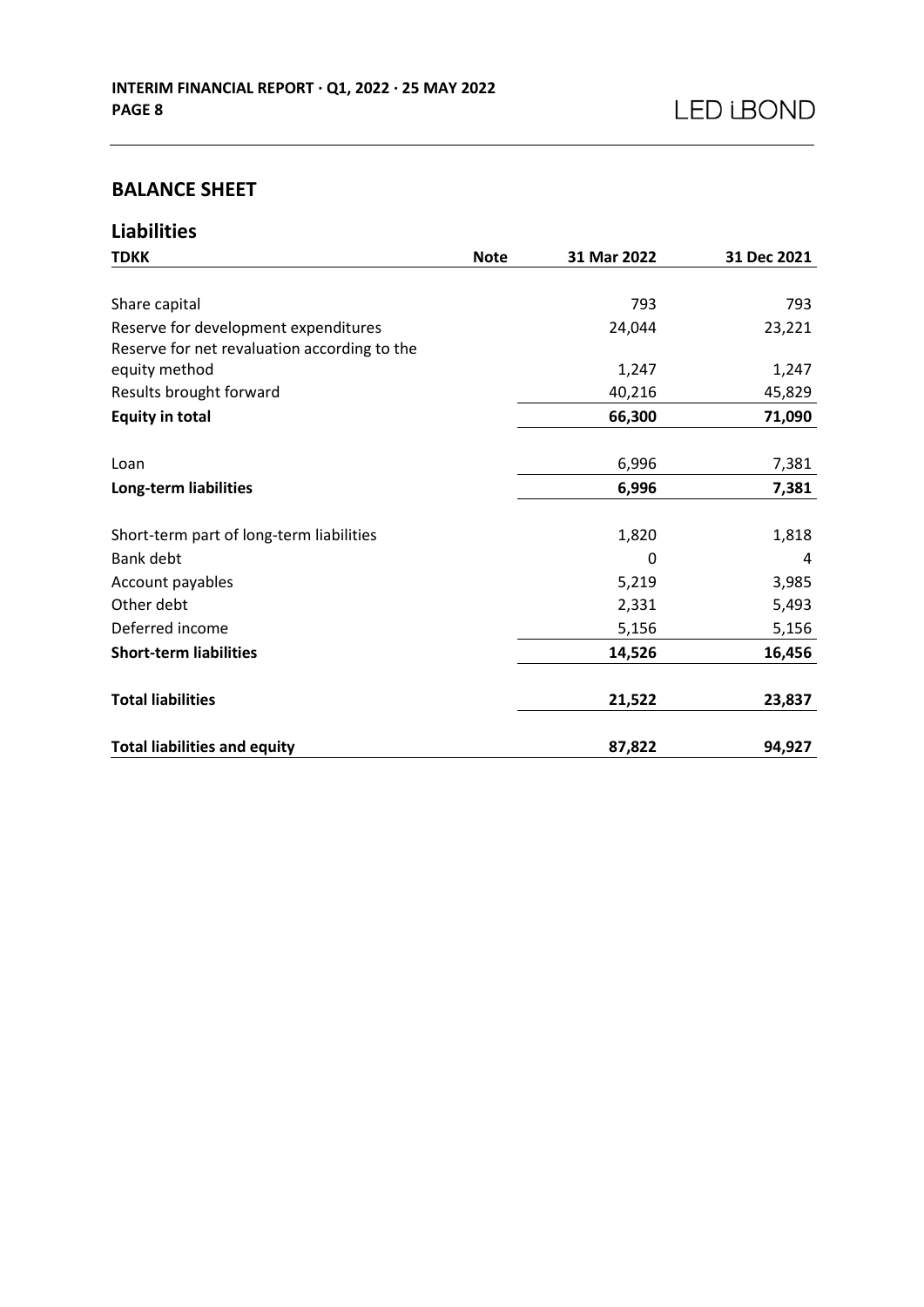# **EQUITY**

|                                             |              |              | <b>Reserve</b>         |          |               |              |
|---------------------------------------------|--------------|--------------|------------------------|----------|---------------|--------------|
|                                             |              |              | for net<br>reval. acc. |          |               |              |
|                                             |              | <b>Share</b> | to the                 | Reserve  | <b>Result</b> |              |
|                                             | <b>Share</b> | prem.        | equity                 | for dev. | brought       |              |
| <b>TDKK</b>                                 | capital      | account      | method                 | expend.  | forward       | <b>Total</b> |
|                                             |              |              |                        |          |               |              |
| Equity, 1 Jan. 2021                         | 635          | 0            | 918                    | 20,759   | 21,174        | 43,486       |
| Capital increase                            | 158          | 57,114       | $\Omega$               | 0        | 0             | 57,272       |
| Cost of changes in capital                  | 0            | $-8,891$     | 0                      | 0        | 0             | $-8,891$     |
| Provision for the results for the year      | 0            | 0            | 0                      | 0        | 0             | 0            |
| Share premium account                       | 0            | 0            | $\Omega$               | 0        | 0             | 0            |
| Profit or loss for the year brought forward | 0            | 0            | 329                    | 0        | $-21,395$     | $-21,066$    |
| Transferred to retained earning             | 0            | $-48,223$    | 0                      | 2,461    | 45,762        | 0            |
| Other changes in equity                     | 0            | 0            | 0                      | 0        | 289           | 289          |
| <b>Equity, 31 Dec 2021</b>                  | 793          | 0            | 1,247                  | 23,220   | 45,830        | 71,090       |
| Equity, 1 Jan. 2022                         | 793          | 0            | 1,247                  | 23,220   | 45,830        | 71,090       |
| Capital increase                            | 0            | 0            | 0                      | 0        | 0             | 0            |
| Provision for the results for the year      | 0            | 0            | 0                      | 0        | 0             | 0            |
| Share premium account                       | 0            | 0            | $\Omega$               | 0        | 0             | 0            |
| Profit or loss for the year brought forward | 0            | 0            | 0                      | 0        | $-4,790$      | $-4,790$     |
| Transferred to retained earning             | 0            | 0            | $\Omega$               | 824      | $-824$        | 0            |
| Conversion of debt                          | 0            | 0            | 0                      | 0        | 0             | 0            |
| <b>Equity, 31 Mar 2022</b>                  | 793          | 0            | 1,247                  | 24,044   | 40,216        | 66,300       |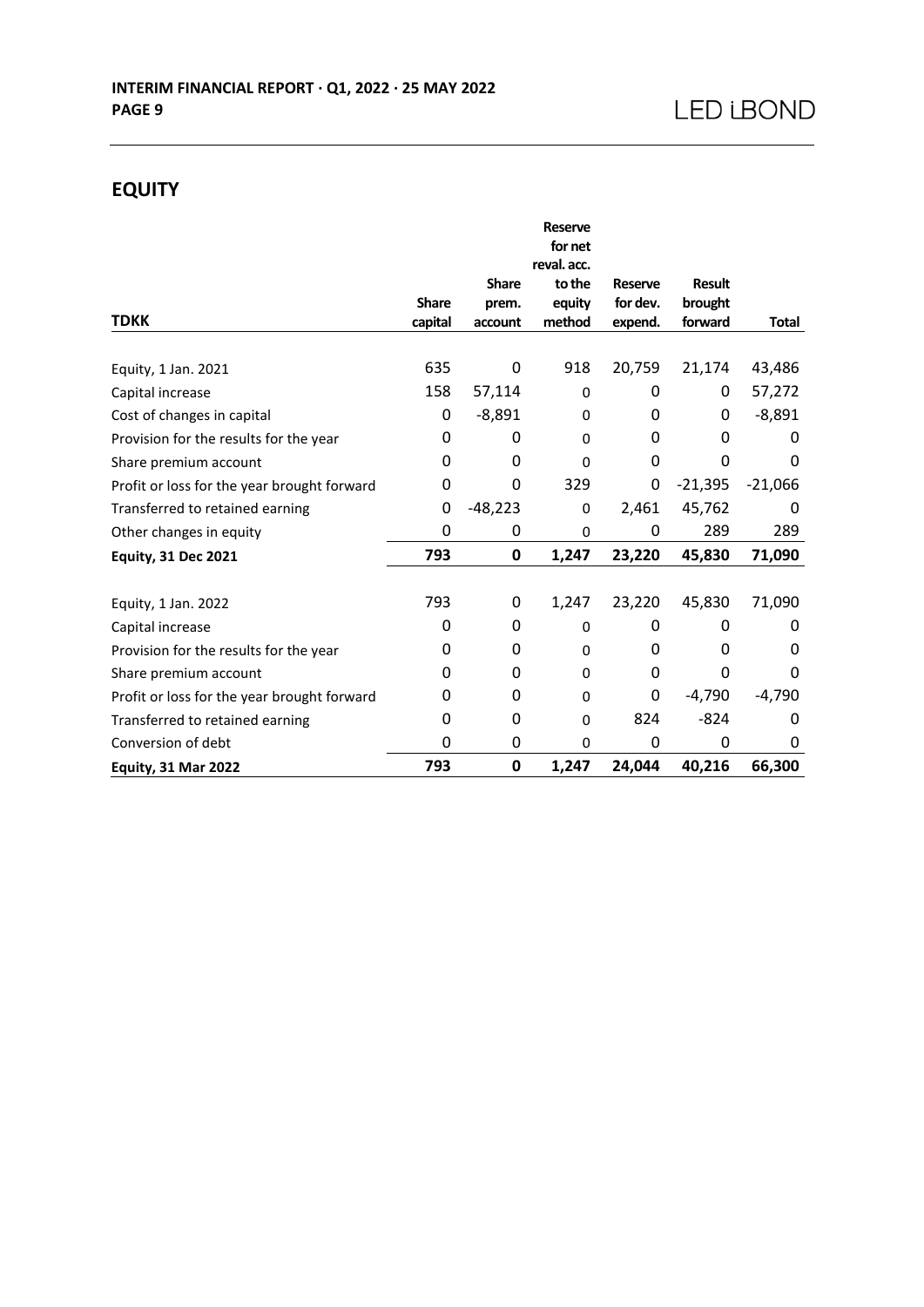## **CASH FLOW STATEMENT**

|                                       | Q1             | Q <sub>1</sub> | <b>Full year</b> |
|---------------------------------------|----------------|----------------|------------------|
| <b>TDKK</b>                           | 2022           | 2021           | 2021             |
| <b>EBITDA</b>                         | $-3,395$       | $-1,387$       | $-14,189$        |
| Financial cost                        | $-372$         | $-512$         | -82              |
| <b>Cash flow from P&amp;L</b>         | $-3,767$       | $-1,899$       | $-14,271$        |
| Changes in receivables                | 186            | $-30$          | $-3,621$         |
| Changes in stocks                     | 286            | 1,082          | $-182$           |
| Changes in other receivables          | $\overline{2}$ | $-4$           | 0                |
| Changes in accrued expenses           | 162            | $-32$          | 0                |
| Changes in payables                   | $-1,921$       | 704            | 5,404            |
| <b>Changes in working capital</b>     | $-1,285$       | 1,720          | 1,601            |
|                                       |                |                |                  |
| <b>Cash flow from operations</b>      | $-5,052$       | $-179$         | $-12,670$        |
| Investment in IPR                     | $-2,592$       | $-2,751$       | $-11,853$        |
| Investments in fixtures and furniture | 0              | $-66$          | 0                |
| Investments in equipment              | 0              | $-3$           | $-175$           |
| <b>Equity investments</b>             | 0              | $-2,020$       | $-2,420$         |
| <b>Cash flow from investments</b>     | $-2,592$       | $-4,840$       | $-14,448$        |
| Cash capital increase                 | $\pmb{0}$      | $\mathbf 0$    | 48,223           |
| Loan proceeds                         | 0              | 0              | 0                |
| Loan repayments                       | $-528$         | $-905$         | $-5,231$         |
| <b>Cash flow from financing</b>       | $-528$         | $-905$         | 42,992           |
|                                       |                |                |                  |
| Change in cash                        | $-8,172$       | $-5,924$       | 15,874           |
| Cash beginning of period              | 25,734         | 9,859          | 9,861            |
| Cash end of period                    | 17,562         | 3,935          | 25,735           |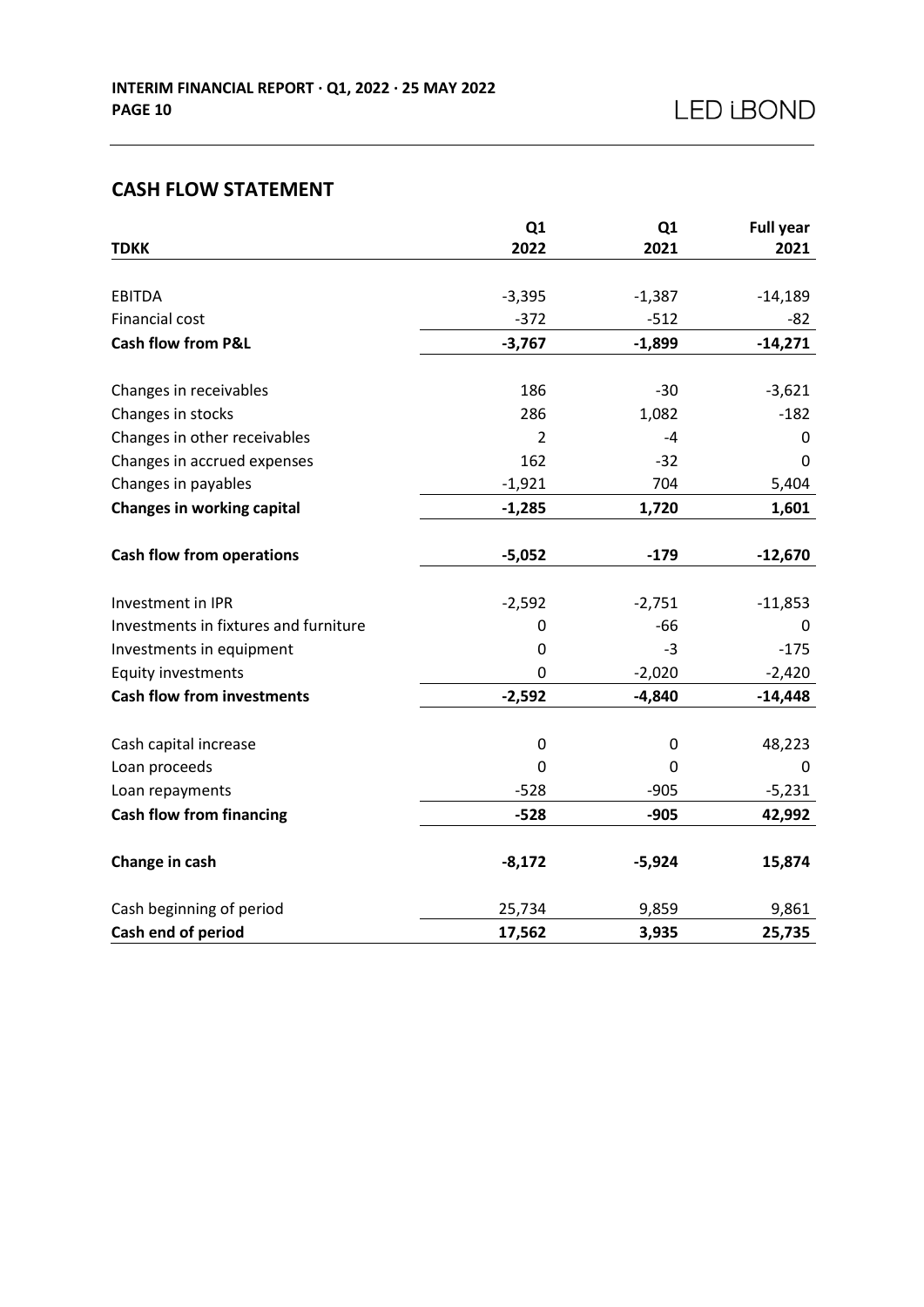## **NOTES**

#### **1. Accounting policy**

The Interim Financial Statement for LED iBond International A/S is presented as a condensed financial statement in accordance with IAS 34, "Presentation of Interim Financial Statements", approved by the EU and additional disclosure requirements for companies admitted for trading on Nasdaq First North Growth Market Denmark.

The used accounting policy is unchanged compared to the accounting policy used in the Annual Financial Report for 2021, However, the Interim Financial Statement must meet the disclosure requirements for companies listed on Nasdaq First North. Please refer to the Annual Report for 2021 for a more detailed description of the Accounting Policies used.

The Interim Financial Statement for LED iBond International A/S has neither been audited nor reviewed.

| <b>TDKK</b>             | Q1<br>2022 | Q1<br>2021 | <b>Full year</b><br>2021 |
|-------------------------|------------|------------|--------------------------|
| Premises                | 432        | 245        | 1,206                    |
| Development & patents   | 0          | 51         | 0                        |
| Travel                  | 14         | 50         | 138                      |
| Sales & Marketing       | 173        | 182        | 1,104                    |
| Administration          | 904        | 845        | 3,976                    |
| Other expenses in total | 1,522      | 1.373      | 6,424                    |

#### **2. Other external expenses**

#### **3. Tax**

The tax income recognized in the income statement for the first quarter of 2022, is calculated based on the result before tax, and an estimated effective tax rate for the year 2022 on 22%.

The management of the company has chosen to recognize the value of carried forward tax loss as part of the company's deferred tax asset in the balance sheet. The value of the deferred tax asset depends on the use of the carried forward tax loss and thus the company's future earnings. Consequently, there is a risk associated with the value of this asset, as future earnings might fail to live up to the management's expectations.